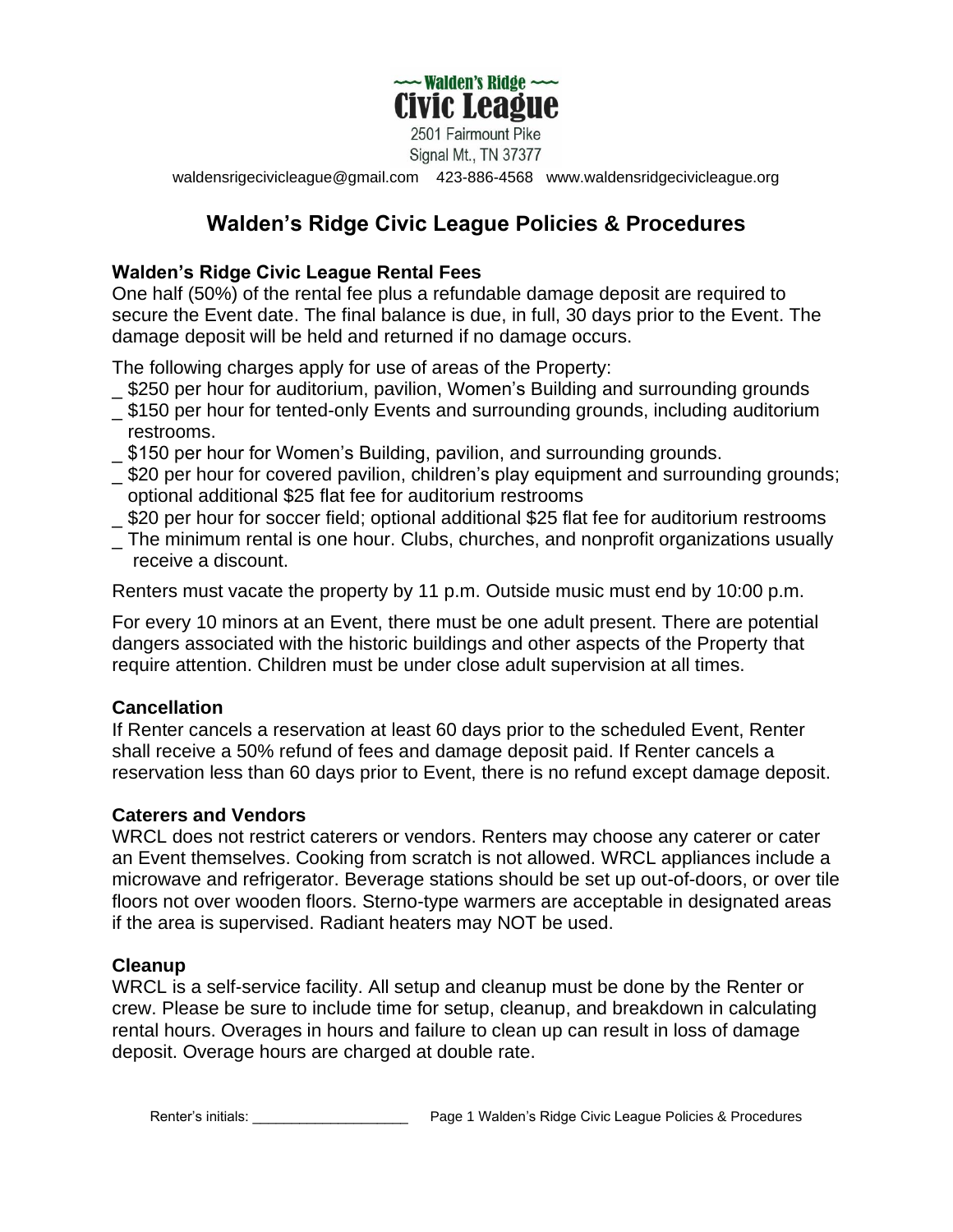## **Cleanup Specifics:**

- \_\_\_ ALL trash, including restroom trash, picked up and placed in streetside garbage can \_\_\_ Garbage cans rinsed
- \_\_\_ Tile floors mopped if needed, other floors swept or vacuumed
- \_\_\_ Spills cleaned up
- \_\_\_ Counters, sinks, toilets, refrigerator, and microwave clean
- \_\_\_ Chairs folded and returned to storage areas where they were found
- \_\_\_ Ice poured out on grass, not on shrubs or gardens
- All equipment, perishable items, and personal items removed
- \_\_\_ Trees used to block light from west-facing windows shall not be moved.

## **Capacity**

The Auditorium seats 200. The backstage area is approximately 25' x 40' and can accommodate a variety of folding tables and chairs. The Women's Building (with no catering area and one family restroom) can serve groups of 20-30. Use of the grounds in good weather or with rainproof tents allows for larger groups.

#### **Grounds and Garden**

WRCL volunteers work hard to provide an attractive area for Events. Renters must leave any rented area as they find it. Any damage to the Property caused by the Renter or the Renter's guests will be the responsibility of the Renter.

Vehicles are not permitted on the soccer field.

Only licensed drivers may drive motorized vehicle on WRCL Property, including renterowned vehicles of any type such as 4-wheelers, lawn mowers, golf carts, etc.

The buildings are historic, and there are many exterior natural features such as rocks or uneven ground which require alertness. Visitors assume the risk of such hazards and must use care during visits.

The Auditorium and Women's Building are Non-Smoking facilities.

#### **Pets**

Pets are allowed on a leash. Please clean up after pets. Place closed waste bags only in streetside garbage receptacle or carry away.

#### **Parking**

Due to the limited parking on the Property, off-site parking arrangements are required for Events of 75 or more vehicles. Renter will need to arrange transportation or valet services to the Property. A gravel parking lot is located near the white concrete building. Overflow parking is allowed on the grassy area near the south-side wire fence.

#### **Restrooms**

The Auditorium has two restrooms. The Women's Building has one family restroom. Renter should arrange for portable restrooms for Events exceeding 200 guests.

#### **Chairs**

Renter may use steel folding chairs belonging to WRCL. At the end of the Event, chairs are to be folded and stored in the area where they were found

#### **Decorations**

Due to the historic nature and age of the Property, WRCL asks that visitors and Renters exert care to preserve the Property. No staples, paints, nails, tacks, glue guns, wire, or tape may be used. Throwing confetti, glitter, party string, etc. is prohibited. Any items or decorations that require any type of staking into the turf must have prior approval.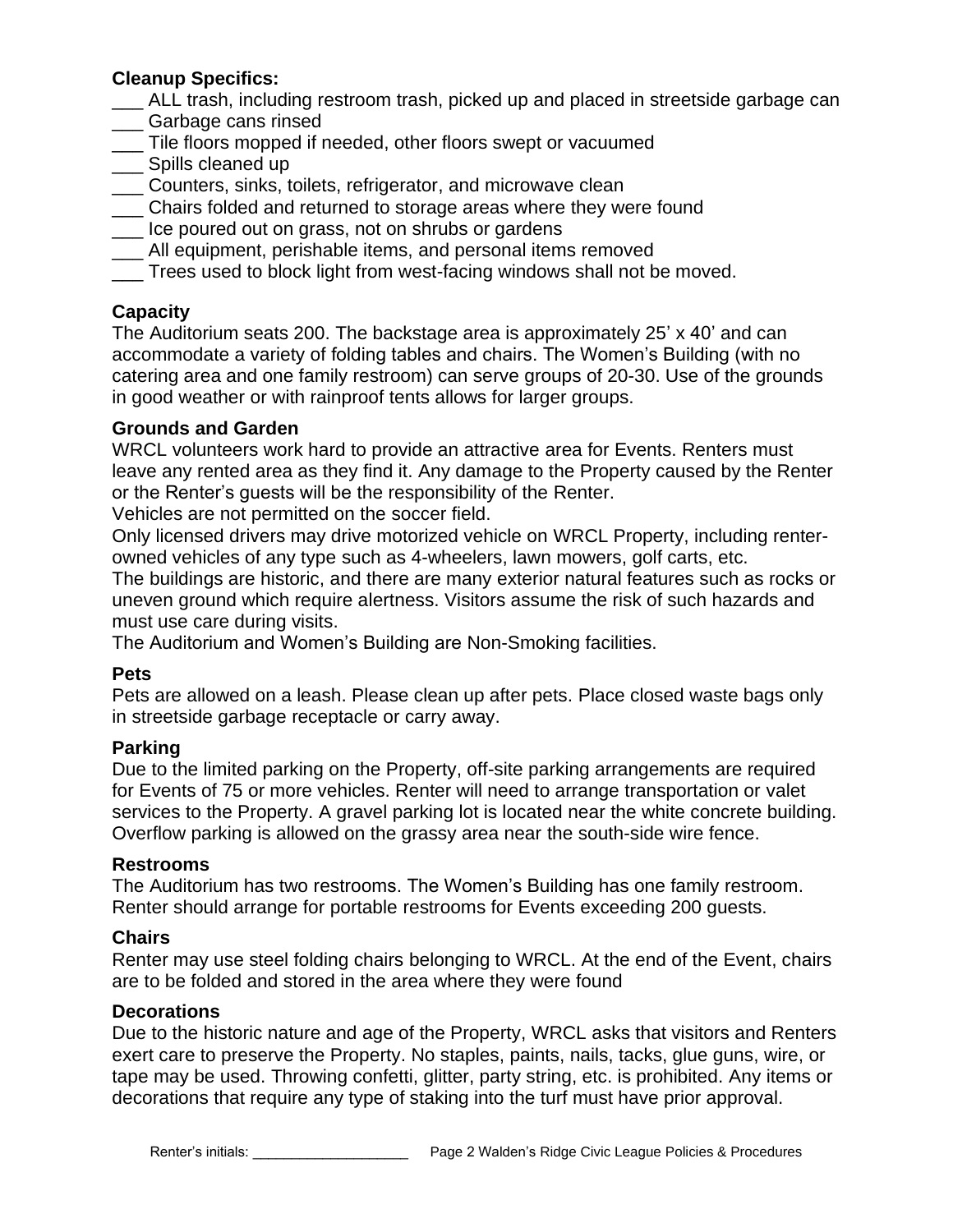## **Tents and Dance Floors**

Tents and dance floors are acceptable but must have prior approval by WRCL for location, set up and removal to minimize damage to the grounds.

#### **Weather**

WRCL will not refund money due to inclement weather. WRCL strongly recommends rental tents for any portion of an Event that is to take place outdoors. Tents must be secured by the Renter.

#### **Music**

Live or pre-recorded music is welcome. Please note that we do have a limited number of outlets as well as voltage. It is recommended that this be communicated to the music vendor and that they contact WRCL to discuss power strips, voltage, and extension cords. Outside music must cease by 10:00 p.m. At no time during the Event, should the music be too loud. A WRCL representative will be aware of the appropriate volume and will have the final say as to volume of music.

#### **Sound System - Lighting**

WRCL does not provide a sound system. Renters may need to arrange with a vendor to rent and operate a sound system and any desired supplemental lighting.

#### **Photography**

Photography for personal use is permitted. Professional photography is allowed for photos taken in conjunction with an Event on the Property. Professional Photography sessions out-of-doors are permitted. Special arrangements may be made for indoor photography. Professional photographers must have photographer's liability insurance for shoots. Photographers may not interfere with a scheduled event or with the regular use of the Property by other visitors for an unreasonably long time and should respect the activities of other visitors, volunteers, and contractors. No furniture, plants and the like may be moved for photographic purposes without the permission of WRCL.

#### **Alcoholic Beverages**

Use of alcoholic beverages on the Property is generally prohibited except where specific arrangements have been made in advance.

Use of alcoholic beverages on the Property is allowed, as follows:

**(a)** Renter must secure a special event liability insurance policy with \$1,000,000 limits for each occurrence, with Walden's Ridge Civic League listed as additional insureds. Proof of insurance shall be provided to the Walden Town Recorder at least seven (7) days before any Event in which alcohol is served.

**(b)** All state laws pertaining to the serving of alcohol, including beer and wine, must be strictly followed. Alcohol may not be served to any person under the age of 21. **(c)** Alcoholic beverages may not be sold unless:

(1) for wine and alcohol in excess of eight percent (8%), a special occasion alcohol permit is obtained from the State of Tennessee Alcoholic Beverage Commission and/or, (2) for beer (not more than 8% alcohol), a special occasion beer permit is obtained from the Town of Walden. "Sold" means any money changing hands, including the acceptance of donations at a fundraiser. These permits are available only to nonprofits and qualified political organizations. The permitting process takes several weeks, so Renter should allow adequate time to obtain the permits.